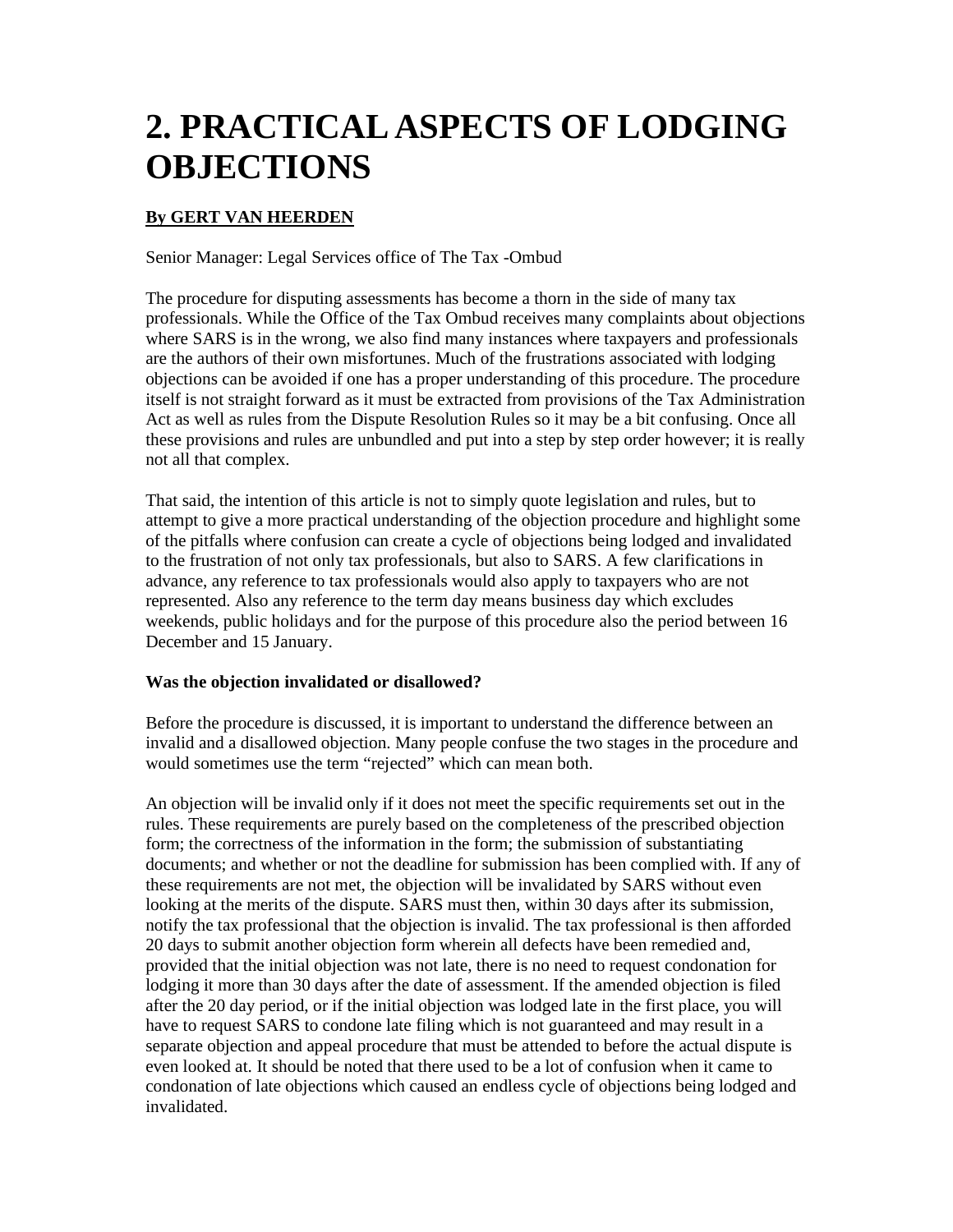SARS recently, and after our Office's interventions on this subject we must add, changed its system to separate the condonation and objection procedures in an effort to avoid further confusion and frustration. We will monitor the effectiveness of this action by SARS to ensure the issue is finally resolved.

What is crucial to remember is that you cannot appeal against the decision to invalidate an objection. If you do, the appeal will be invalidated and will result in a waste of time and money for your clients. The procedurally correct remedy to follow if you believe the objection was invalidated incorrectly is to apply to Tax Court for a declaration that it is in fact valid. In many cases though the amount in dispute will not justify the costs of a Court application and then your client will have to weigh up other options including following the complaints procedure.

Only once an objection is valid and there are no issues relating to condonation, will SARS make a decision on the disputed grounds. If SARS maintains that the assessment is correct, the objection will be disallowed. At this point the taxpayer may then appeal the disallowance which will take the matter into either the Alternative Dispute or Litigation arena, or both.

#### **What do I object to?**

When an assessment is received it is extremely important to ensure you understand why the assessment was raised. This is essential for several reasons, the most obvious being that you need to know what you are objecting to. This may sound simple enough, but in order to lodge the objection via the eFiling system you have to specifically cite the source code of the relevant line item of the assessment that you are objecting against. If the source code does not correlate with the grounds for the objection, it will be invalidated. This source code is also used to track the objection to ensure that multiple objections are not lodged for the same issue and that appeals are not lodged prematurely. Also if the source codes and the amounts in dispute not correlate the objection will also be invalidated. Simple finger errors here may result in invalidated objections and increased frustration.

#### **But SARS' is not clear on why the Assessments were raised**.

If the notice of assessment does not clearly set out the basis for the assessment the tax professional can ask for reasons why it was raised. The request must be done within 30 days after the assessment has been issued and suspends the period within which to lodge an objection until such time as SARS either provides reasons, or refers the tax professional to the document in which reasons were already provided. Both the timeframe within which the request for reasons must be done as well as the timeframe within which SARS must provide reasons may be extended at SARS' discretion, but by no longer than 45 days. The recent system changes implemented by SARS also now makes it possible for requests for reasons to be done on eFiling which will route it to the relevant department to attend to. This should resolve several issues which the OTO brought to SARS' attention including that requests for reasons are not responded to, as well as the situation where an objection is lodged within 30 days after SARS responded to the request for reasons only to be invalidated for being filed late with no reasons for late filing. These situations usually happened because the request was filed with SARS, most of the time at the branch, but was not forwarded to the correct person internally and because the official attending to the objection calculated the days in which the objection was lodged from the assessment date rather than from the date on which reasons were provided.